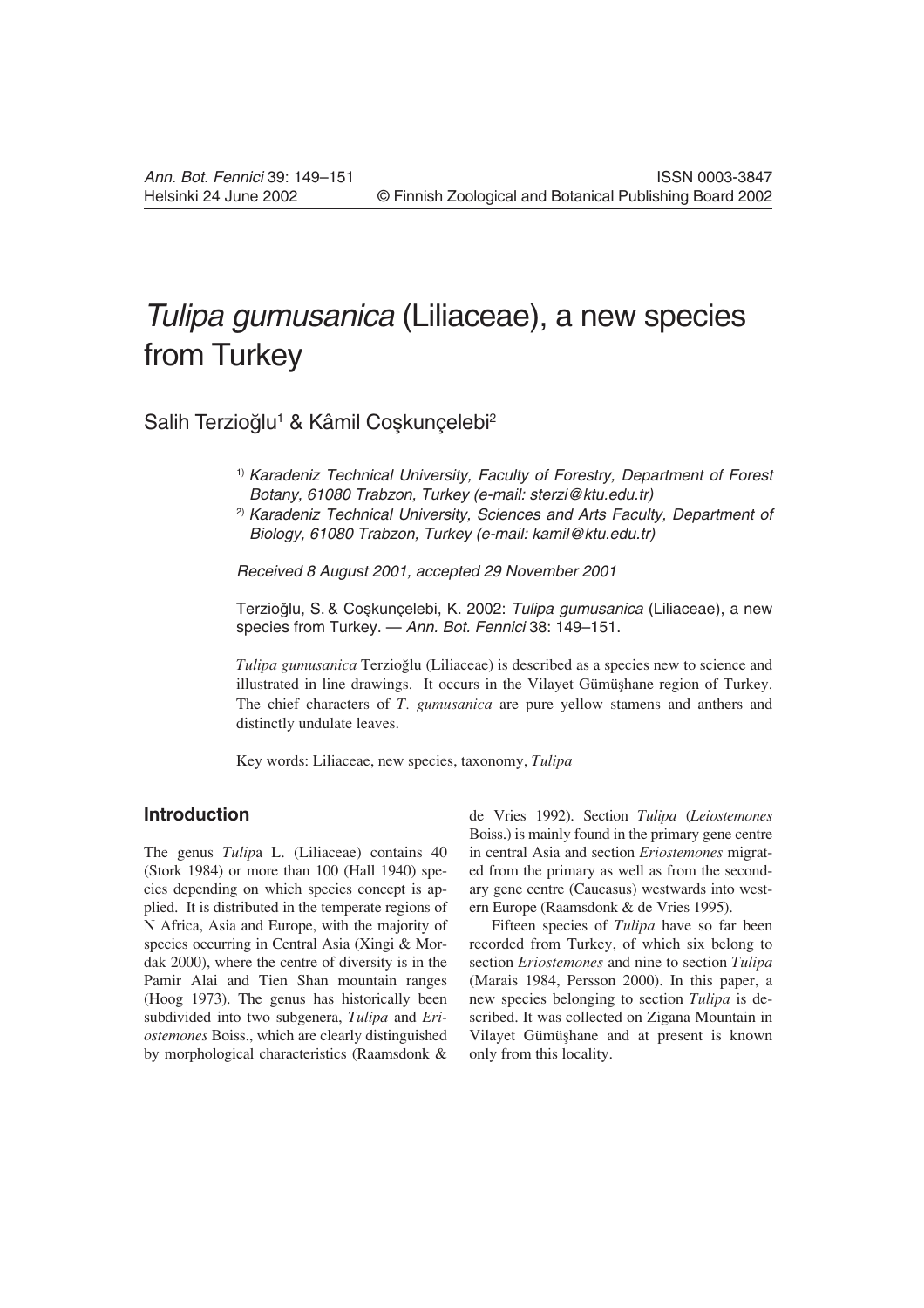$\mathbf b$ 

**Fig. 1.** Tulipa gumusanica (from the holotype). — **a**: General view. — **b**: Stamen. — **c**: Gynoecium. — **d**: Capsule. Scale bar:  $a = 4$  cm,  $b-d = 2$  cm.

### **Tulipa gumusanica** Terzioâlu, sp. nova (Fig. 1)

*Perennis, bulbus ovoideus 1.5–3 cm in diam; tunicae papyraceae, subrufae-fulvae, intus vix pilosae imprimis ad basim, pili recti. Caulis usque ad 45 cm altus, caulis et pedunculus glaber. Folia 4–5(–6), 5–20* ¥ *1–3 cm, ciliata, glauca, recurva et distincte undulata, late lanceolata ad linearis-lanceolata, gradatim decrescentia versus apicem. Flores solitarii, lutei, extus maculati. Tepala exterioria 2.5–5* ¥ *0.9–2.3 cm, ovata ad obovata, elliptica, tepala interioria* *2–3.5* ¥ *0.6–2 cm, obovata-spathulata ad oblanceolata. Filamenta lutea, 4.5–9 mm longa; antherae luteae, 5–12 mm longae, pollen luteum. Ovarium glaucum, infra sessilem stigmam vix contractum. Capsula 1.5–4.5* ¥ *1.3–2.5 cm, ovoidea ad ellipsoidea, apiculata, breviter stipitata.*

HOLOTYPE: Turkey A7. Gümüşhane: Zigana Mountain, northern rocky slopes and screes, (together with the endemic *Iris histrioides, Campanula betulifolia, Digitalis lamarckii* and *Muscari aucheri* in *Pinus sylvestris-Quercus macranthera* subsp*. syspirensis* woodland), 1550 m, 11.VI.2000 *Terzioâlu 13362* (KATO; isotype KTUB, *Coñkunçelebi 296*).

Perennial, bulb ovoid, 1.5–3 cm in diameter; tunics papery, reddish-brown, inside thinly hairy especially at base, hairs straight. Stem, including peduncle, up to 45 cm long, glabrous. Leaves 4–5(–6),  $5-20 \times 1-3$  cm, glaucous, recurved and distinctly undulate, broadly lanceolate to linear-lanceolate, gradually decreasing in size upwards, ciliate on margin. Flowers solitary, golden yellow, without blotch. Outer perianth segments  $2.5-5 \times 0.9-2.3$  cm, ovate to obovate-elliptic; inner segments  $2-3.5 \times 0.6-2$  cm, obovate-spathulate to oblanceolate. Filaments yellow, 4.5–9 mm, as long as or shorter than anthers; anthers yellow, 5–12 mm, pollen yellow. Ovary glaucous, hardly narrowed below the sessile stigma. Capsule  $1.5-4.5 \times 1.3-2.5$  cm, ovoid to ellipsoid, apiculate, shortly stipitate.

*Tulipa gumusanica* differs from all the taxa hitherto described in *Tulipa* sect. *Tulipa* in having fully yellow filaments. Because of its ciliate, undulate and recurved leaves, it shows close similarity to *T. armena* Boiss., but differs from it in having 4–5(–6) leaves, yellow filaments, and consistently pure golden-yellow flowers. *Tulipa armena* shows wide variations in flower colour, with the yellow-flowered forms being similar in appearance to *T. gumusanica*. Specimens of *T. armena* with four leaves, black filaments and yellow flowers are found in the close vicinity of *T. gumusanica*.

#### **Acknowledgements**

We thank Dr. R.I. Milne (St. Andrews, UK) and Dr. G. Gottschlich (Tübingen, Germany) for critically reading and commenting on the manuscript, and to Forestry Engineer T. Birtürk for assistance during the field studies.